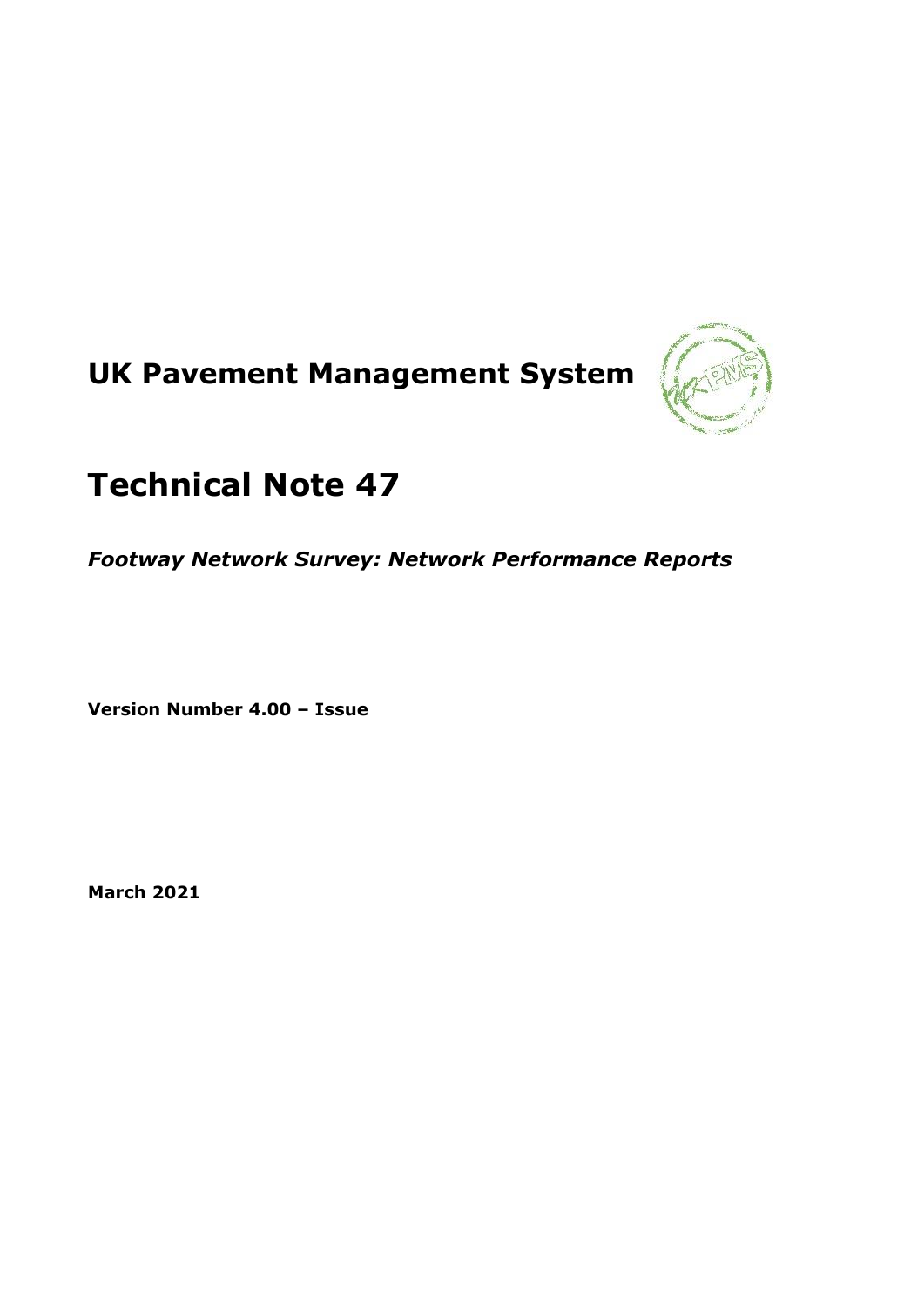

## **Document Information**

| <b>Title (Sub Title)</b>   Technical Note 47 |                                                               |  |  |
|----------------------------------------------|---------------------------------------------------------------|--|--|
|                                              | Footway Network Survey: Network Performance Reports           |  |  |
| <b>Author</b>                                | Ro Cartwright                                                 |  |  |
| <b>Description</b>                           | This Technical Note provides guidance for UKPMS Developers to |  |  |
|                                              | allow them to produce the FNS Network Performance reports.    |  |  |

## **Document History**

| <b>Version</b><br><b>No</b> | Status | Author     | <b>Date</b> | <b>Changes from Previous Version</b>                                                      |  |
|-----------------------------|--------|------------|-------------|-------------------------------------------------------------------------------------------|--|
| 2.05                        | Draft  | <b>RAC</b> | 24.01.19    | Draft based on issued version 2.04 but revised as                                         |  |
|                             |        |            |             | follows:<br>• Transferred to new template<br>Website references updated<br>$\blacksquare$ |  |
| 2.06                        | Draft  | <b>RAC</b> | 30.01.19    | Reviewed by CCS                                                                           |  |
| 3.00                        | Issue  | <b>RAC</b> | 25.02.19    | Ratified by David Kinsey for FCMG                                                         |  |
| 3.01                        | Draft  | <b>RAC</b> | 02.02.21    | Draft based on version 3.00 but revised<br>as<br>follows:                                 |  |
|                             |        |            |             | Website references updated<br>$\blacksquare$                                              |  |
| 3.02                        | Draft  | <b>RAC</b> | 10.02.21    | Reviewed by CCS                                                                           |  |
| 4.00                        | Issue  | <b>RAC</b> | 02.03.21    | Ratified by Andy Pickett for FCMG                                                         |  |

## **Document Owner**

The owner of this document is the Footway Condition Management Group (FCMG).

## **Document Support**

Support for this document is provided by Linhay Consultancy Ltd and Hyperion Infrastructure Consultancy Ltd who can be contacted via [ukpms@hyperion-uk.com.](mailto:ukpms@hyperion-uk.com) These organisations have been appointed as the UKPMS system accreditors by the UK Roads Board.

This document can be found online on the [RCMG website.](https://www.ciht.org.uk/ukrlg-home/guidance/road-condition-information/data-management/uk-pavement-management-system-ukpms/)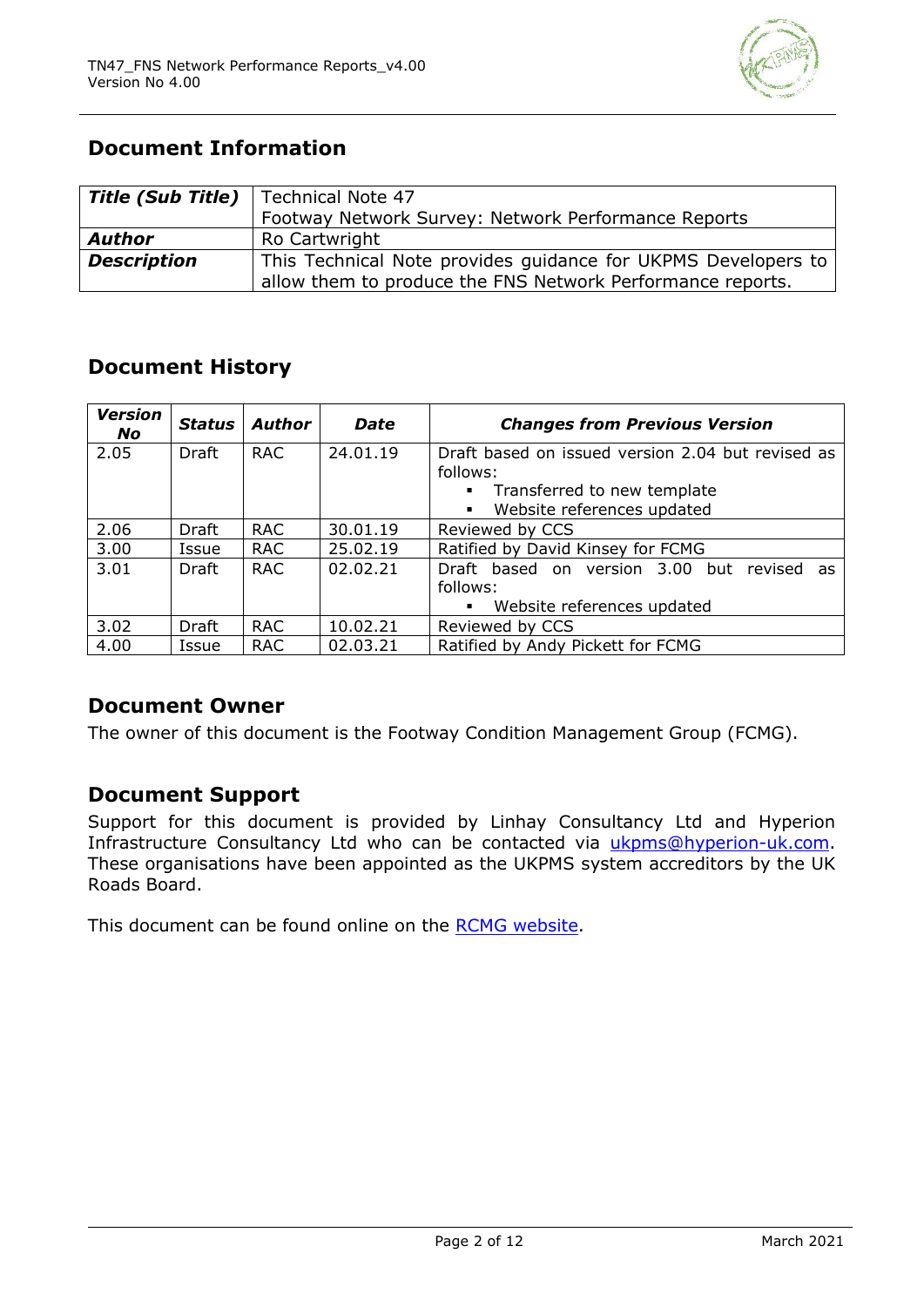

## **Introduction**

This Technical Note provides guidance for UKPMS Developers to allow them to produce the Footway Network Survey (FNS) Network Performance reports. It provides:

- **Changes since the last version**
- **Background Information** about collecting and using FNS data together with advice about survey coverage and setting the footway hierarchy.
- **Reporting Requirements** including report contents and example reports.

## **Changes since last version**

The website references have been updated.

## **Background Information**

The Footway and Cycletrack Management Group (FCMG) intends the FNS to be a primary condition survey of footways, and to be sufficiently cost-effective to allow authorities to apply it to the whole of their footway network at a frequency that fully supports asset management and performance monitoring. It also provides the data needed to assess and target maintenance schemes or to identify where more detailed investigations are needed, using DVI for example. The FNS has been available for use within UKPMS from April 2010. Further information about the FNS survey, including definitions of the defects collected, is given in the UKPMS User Manual Volume 2, Chapter 9.

Previously the Headline Indicator was defined on the basis of the treatment required. In order to provide a more stable and transparent indicator this has been replaced by a definition using footway condition (rather than treatments). The advantages of this new approach are that:

- The new FNS Headline Condition Indicator is independent of changes to the treatment rules (which may well be refined and improved during the early years of the survey).
- It will be easier to compare results from different variants of the FNS.

The FNS Headline Condition Indicator is defined as the percentage of the surveyed length of footway at Condition Level 4 (Structurally Unsound) or Condition Level 3 (Functionally Impaired).

In addition to the required FNS Network Performance reports, which are based on footway condition, UKPMS Developers are also encouraged to provide reports on treatments. The specific functionality for treatment reports is not specified. However, when using colour coding for treatments within map based reporting it is recommended that a colour scheme is selected which is different from that already used for reporting carriageway condition (which typically uses 'traffic light' Red/Amber/Green colour coding).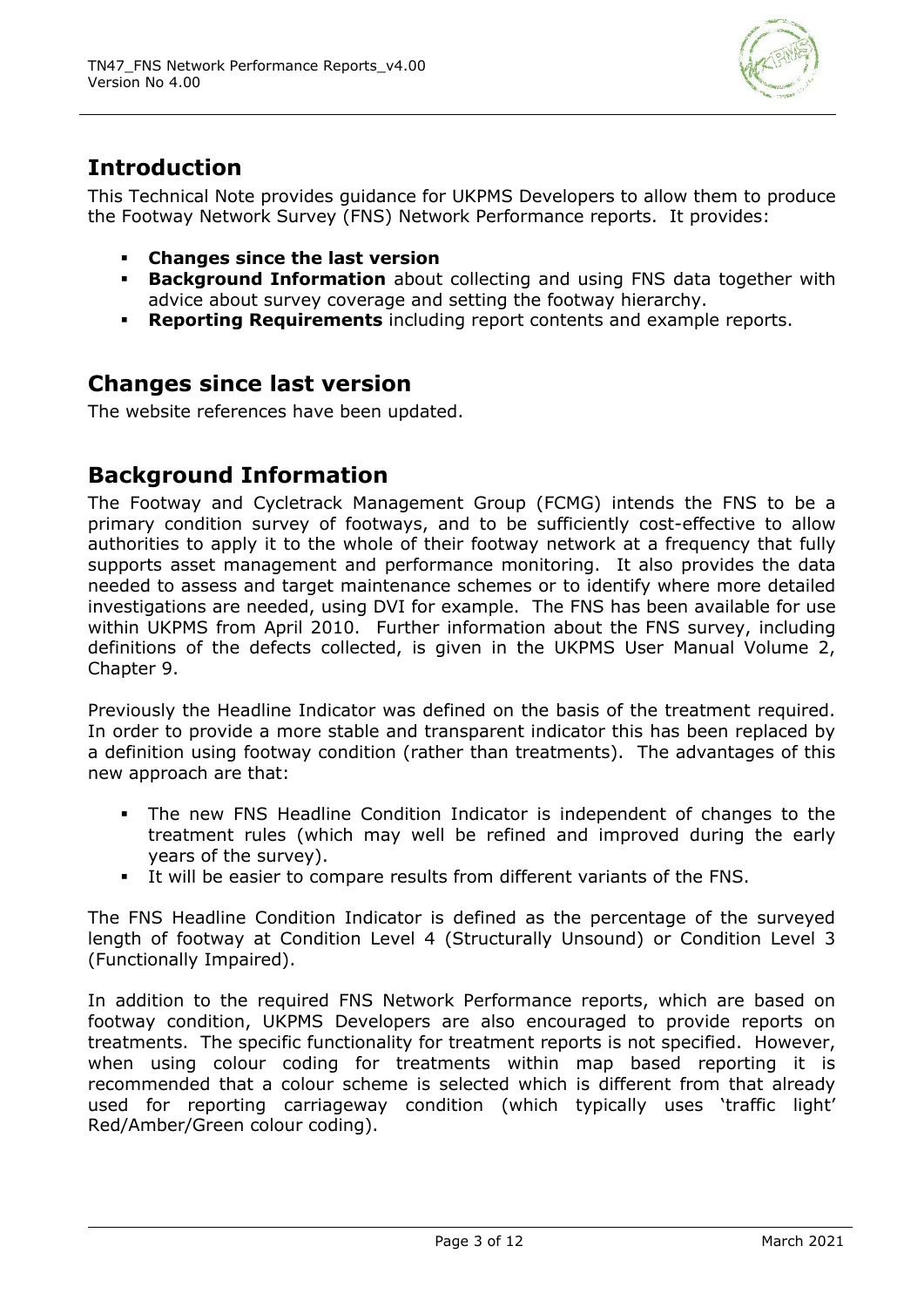

When reporting, there is no specific requirement for a minimum extent of the footway network to be covered by the FNS or any requirements about the age of the survey data. Users enter a date range (time window) when running the reports and this is used to select the data used in the report. The report date range is included on the FNS Performance reports together with information about the extent of the network being reported on.

Although users have been given advice about survey frequency and the age of the data, the reports must allow users to include older data if they feel that such data are representative of their footway network condition.

The reports are designed only for use with FNS data; other survey types should not be included within the reports.

UKPMS provides for the allocation of footway hierarchy at two levels, a "default" hierarchy for the whole section and a more detailed hierarchy linked to inventory which allows the different characteristics of footways within a section to be accounted for. **In order to use the reports all sections must be allocated a footway hierarchy at the section level.** Sections with no footways should have this section footway hierarchy set to 'ND' (Not Defined). Any section with a footway on one or both sides should have the section footway hierarchy set to the highest<sup>1</sup> hierarchy for any footway present within the section.

*Note: where footway inventory data have been recorded this may be used to help to provide information to populate the section footway hierarchy.*

## **Reporting Requirements**

There are two related reports; the first (the Survey Coverage report) gives details of the lengths of FNS data, within financial years, and the second (the FNS Headline Condition Indicator report) gives a summary of condition based upon the FNS data. These two reports may be combined into a single FNS Network Performance report by the UKPMS Developer if they wish.

#### **Note that:**

- 1. All calculations are based on the most recent observation lengths within the relevant date range (i.e. financial year or report time window) for each section/feature/XSP.
- 2. The reports use only FNS data with a feature type of 'FW'.
- 3. The total footway length surveyed given on the Survey Coverage report (item 1.2.4) should be the same as the footway length surveyed (item 2.2.16) on the FNS Headline Condition Indicator report.

The contents for each report are listed below, and this is followed by an example report.

<sup>1</sup> *The "highest" footway hierarchy is 1a, then 1, 2, 3, 4 and ND.*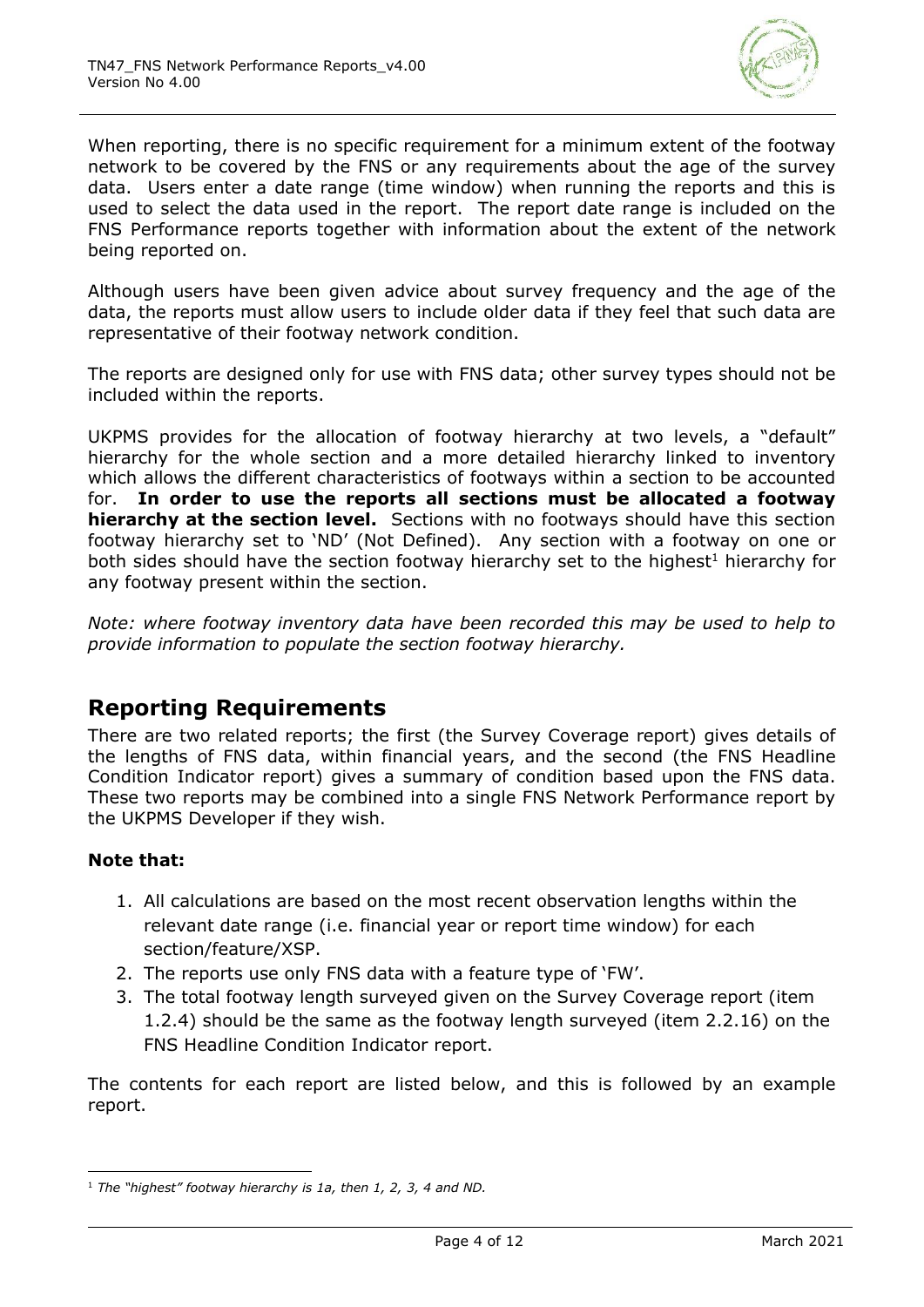

## *Report 1 – Survey Coverage Report*

#### **Report Contents**

#### *Part 1: Run Details and Data Selected*

| <b>Ref</b> | <b>Description</b>                                | <b>Example</b>    | <b>Notes</b>                                                                                                                                     |
|------------|---------------------------------------------------|-------------------|--------------------------------------------------------------------------------------------------------------------------------------------------|
| 1.1.1      | Authority                                         | Oldshire CC       |                                                                                                                                                  |
| 1.1.2      | <b>Report Run Date</b>                            | 22/07/2012        |                                                                                                                                                  |
| 1.1.3      | <b>UKPMS System</b>                               | <b>Bloggs PMS</b> |                                                                                                                                                  |
| 1.1.4      | <b>UKPMS</b><br>System  <br>Version               | 3.21              |                                                                                                                                                  |
| 1.1.5      | Rule Set Identifier                               | RP10.01           |                                                                                                                                                  |
| 1.1.6      | From Date                                         | 01/01/2010        | Entered by the user                                                                                                                              |
| 1.1.7      | To Date                                           | 21/07/2012        | Entered by the user                                                                                                                              |
| 1.1.8      | Number of Sections<br>with Footways               | 723               | Total no of sections with Section<br>Footway Hierarchy of 1a, 1, 2, 3<br>or 4 at time of report run.                                             |
| 1.1.9      | Network Length of<br>with<br>Sections<br>Footways | 235.095km         | Calculated as the sum of the<br>Section Lengths of sections with<br>a Section Footway Hierarchy of<br>1a, 1, 2, 3 or 4 at time of report<br>run. |

#### *Part 2: Financial Year Breakdown*

The report contains figures for each financial year wholly or partly within the report time window, as well as total figures for the entire date range (report time window). The following items are required:

| <b>Ref</b>  | Description                   | <b>Example</b> | <b>Notes</b>                                                                                                                                                                                                                                    |
|-------------|-------------------------------|----------------|-------------------------------------------------------------------------------------------------------------------------------------------------------------------------------------------------------------------------------------------------|
|             |                               |                | The following three items repeat for EACH financial year i.e. 1 Apr to 31 Mar                                                                                                                                                                   |
| (inclusive) |                               |                |                                                                                                                                                                                                                                                 |
| 1.2.1       | Length<br>Footway<br>Surveyed | 130.132km      | Calculated as the sum of the<br>most recent observation lengths<br>for FNS data with a feature type<br>each<br>"FW" for<br>Ωf<br>section/feature/XSP surveyed<br>within the reported financial year<br>and within the report<br>time<br>window. |
| 1.2.2       | Length<br>Network<br>Surveyed | 79.412km       | Calculated as the Sum of Section<br>Lengths for Sections with FNS<br>data collected with a feature<br>type of "FW" surveyed within the<br>reported financial year and<br>within the report time window.                                         |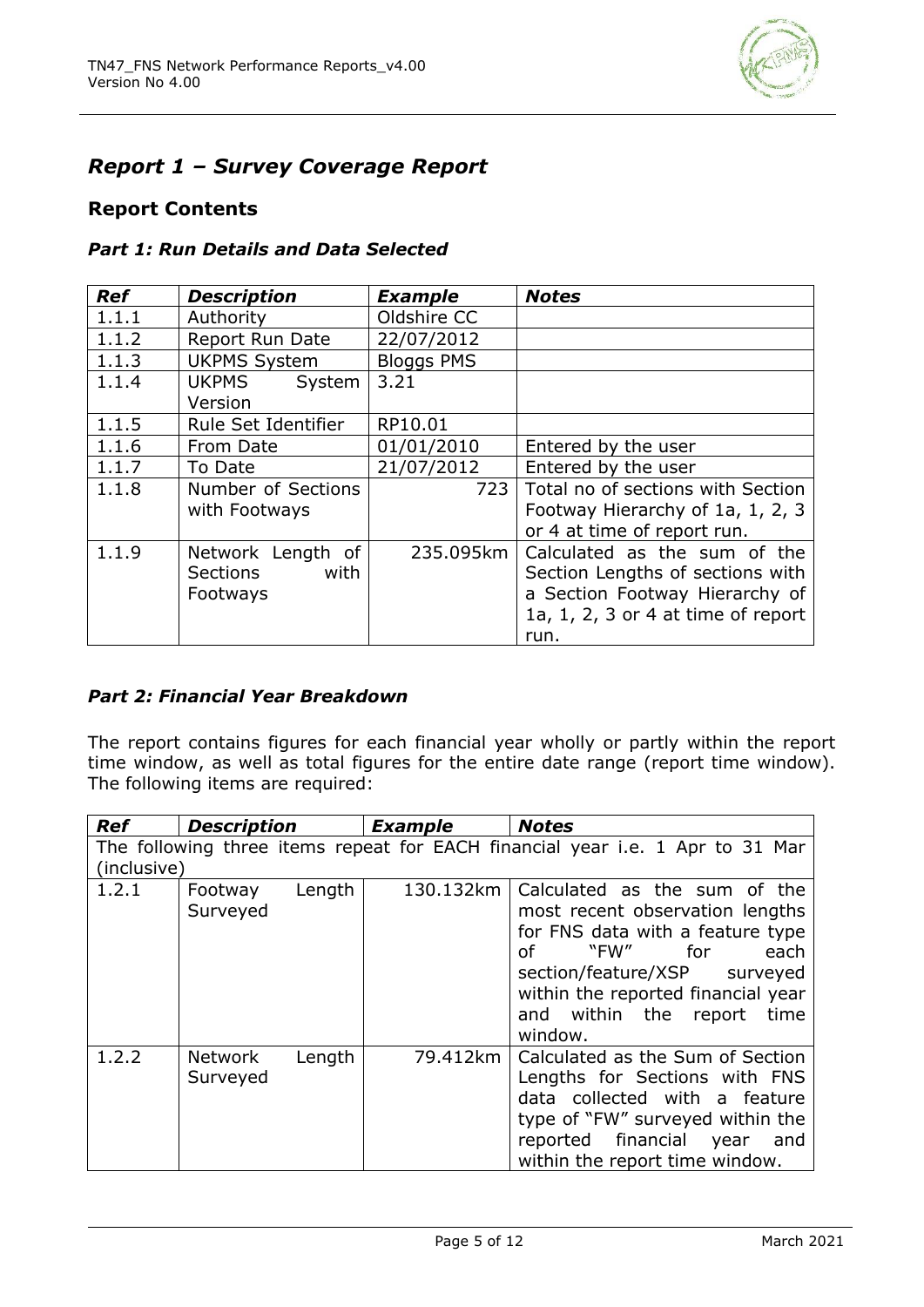

| <b>Ref</b> | <b>Description</b>                                   | <b>Example</b> | <b>Notes</b>                                                                                                                                                                                       |
|------------|------------------------------------------------------|----------------|----------------------------------------------------------------------------------------------------------------------------------------------------------------------------------------------------|
| 1.2.3      | Percentage<br>Network<br>Length<br>Surveyed          | 33.8%          | 1.2.2 as a percentage of $1.1.9$                                                                                                                                                                   |
|            | The following three items are total coverage figures |                |                                                                                                                                                                                                    |
| 1.2.4      | Total<br>Footway<br>Length Surveyed                  | 265.983km      | Calculated as the sum of the<br>most recent observation lengths<br>for FNS data with a feature type<br>"FW"   for<br>each<br>Ωf<br>section/feature/XSP, surveyed<br>within the report time window. |
| 1.2.5      | Total<br><b>Network</b><br>Length Surveyed           | 155.382km      | Calculated as the Sum of Section<br>Lengths for Sections with FNS<br>data collected with a feature<br>type of "FW" surveyed within the<br>report time window.                                      |
| 1.2.6      | Total Percentage<br>Length<br>Network<br>Surveyed    | 66.1%          | 1.2.5 as a percentage of $1.1.9$                                                                                                                                                                   |

Note that, if any section/feature/XSP has been surveyed more than once within the report time window in different financial years then the 'Total Coverage' figures will not be the sum of the corresponding figures for each of the contributing financial years. This is because any section/feature/XSP which has been surveyed in more than one financial year will only contribute once to the 'Total Coverage' figure.

All lengths are given in km rounded to 3dp before calculating the percentages and all percentages are rounded to 1dp.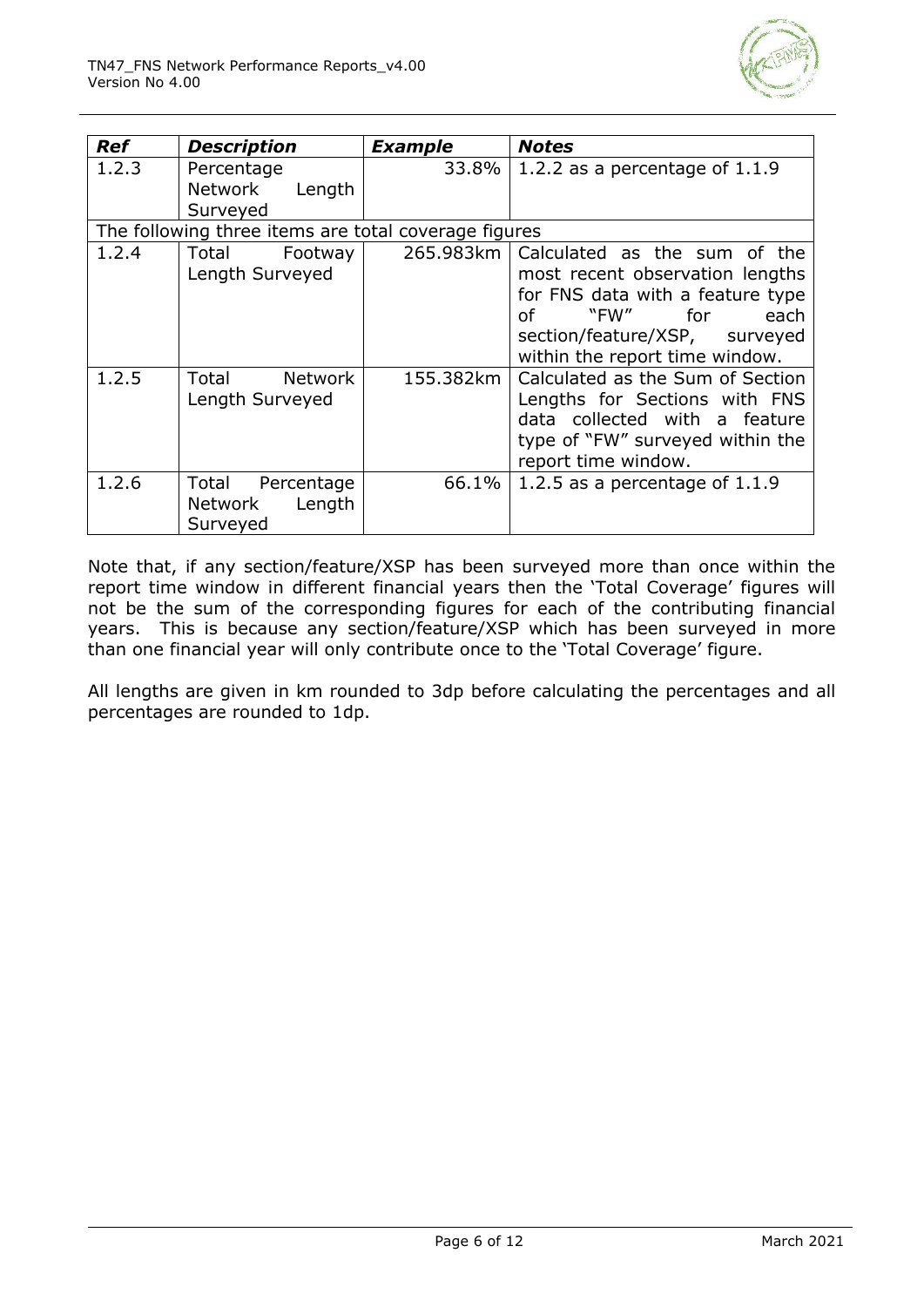

## **Example Report**

#### *FNS Performance Report 1: Survey Coverage*

Authority: *Oldshire County Council* Report Run: *22nd July 2012* UKPMS System: *Bloggs PMS Version 3.21* Rule Set Identifier: *RP10.01* Total No of Sections with Footways at time report run: *723* Total Network Length of Sections with Footways at time report run: *235.095km* Survey Data Included from: *1 st April 2010* **to** *21st July 2012*

| <b>Financial Year</b> | Footway<br>Length<br><b>Surveyed</b> | <b>Network</b><br>Length<br><b>Surveyed</b> | Percentage<br><b>Network</b><br>Length<br><b>Surveyed</b> |
|-----------------------|--------------------------------------|---------------------------------------------|-----------------------------------------------------------|
| 2010/11               | 157.213km                            | 88.513km                                    | 37.6%                                                     |
| 2011/12               | 130.132km                            | 79.412km                                    | 33.8%                                                     |
| 2012/13               | 0.000km                              | 0.000km                                     | 0.0%                                                      |
| <b>TOTAL COVERAGE</b> | 265.983km                            | 155.382km                                   | 66.1%                                                     |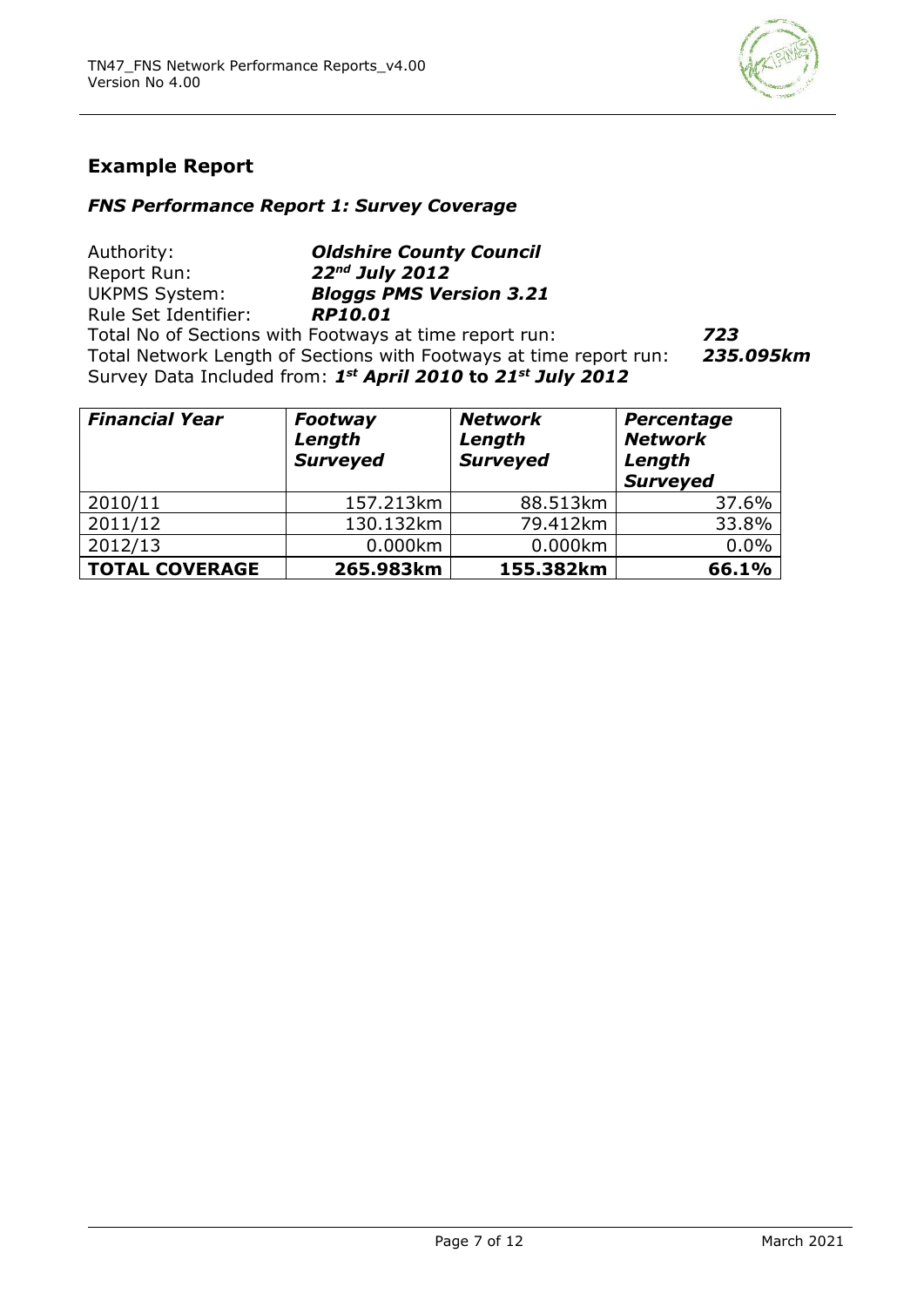

## *Report 2 – FNS Headline Condition Indicator Report*

#### **Report Contents**

|  |  | <b>Part 1: Run Details and Data Selected</b> |
|--|--|----------------------------------------------|
|--|--|----------------------------------------------|

| <b>Ref</b> | <b>Description</b>                                       | <b>Example</b>    | <b>Notes</b>                                                                                                                                     |
|------------|----------------------------------------------------------|-------------------|--------------------------------------------------------------------------------------------------------------------------------------------------|
| 2.1.1      | Authority                                                | Oldshire CC       |                                                                                                                                                  |
| 2.1.2      | Report Run Date                                          | 22/07/2012        |                                                                                                                                                  |
| 2.1.3      | <b>UKPMS System</b>                                      | <b>Bloggs PMS</b> |                                                                                                                                                  |
| 2.1.4      | <b>UKPMS</b><br>System<br>Version                        | 3.21              |                                                                                                                                                  |
| 2.1.5      | Rule Set Identifier                                      | RP10.01           |                                                                                                                                                  |
| 2.1.6      | From Date                                                | 01/01/2010        | Entered by the user                                                                                                                              |
| 2.1.7      | To Date                                                  | 21/07/2012        | Entered by the user                                                                                                                              |
| 2.1.8      | Number of Sections<br>with Footways                      | 723               | Total no of sections with Section<br>Footway Hierarchy of 1a, 1, 2, 3<br>or 4 at time of report run.                                             |
| 2.1.9      | Network Length of<br><b>Sections</b><br>with<br>Footways | 235.095km         | Calculated as the sum of the<br>Section Lengths of sections with<br>a Section Footway Hierarchy of<br>1a, 1, 2, 3 or 4 at time of report<br>run. |

Note the Part 1 information for this report is the same as the Part 1 information for the Survey Coverage report.

#### *Part 2: Footway Condition*

The calculations for this part of the report are described in terms of two formulae; Formula 1 and Formula 2. The definitions for these two formulae and other notes for the report are given below the report definition.

| <b>Ref</b> | <b>Description</b>                                                         | <b>Example</b>     | <b>Notes</b>                   |       |
|------------|----------------------------------------------------------------------------|--------------------|--------------------------------|-------|
| 2.2.1      | Footway hierarchy                                                          | 1a                 |                                |       |
|            | The following 14 items repeat for EACH footway hierarchy using the Section |                    |                                |       |
|            | Footway Hierarchy at the time of the report run                            |                    |                                |       |
| 2.2.2      | $L$ ength<br>Footway                                                       | 1.163km   Formula: |                                |       |
|            | Surveyed                                                                   |                    | Footway hierarchy:             | 2.2.1 |
|            |                                                                            |                    | Condition Level:               | All   |
| 2.2.3      | Condition Level 1                                                          |                    | 0.625km   Formula:             |       |
|            | (As New) Length                                                            |                    | Footway hierarchy:             | 2.2.1 |
|            |                                                                            |                    | <b>Condition Level:</b>        |       |
| 2.2.4      | Condition Level 1                                                          | 53.7%              | 2.2.3 as a percentage of 2.2.2 |       |
|            | (As New) Length                                                            |                    |                                |       |
|            | Percentage                                                                 |                    |                                |       |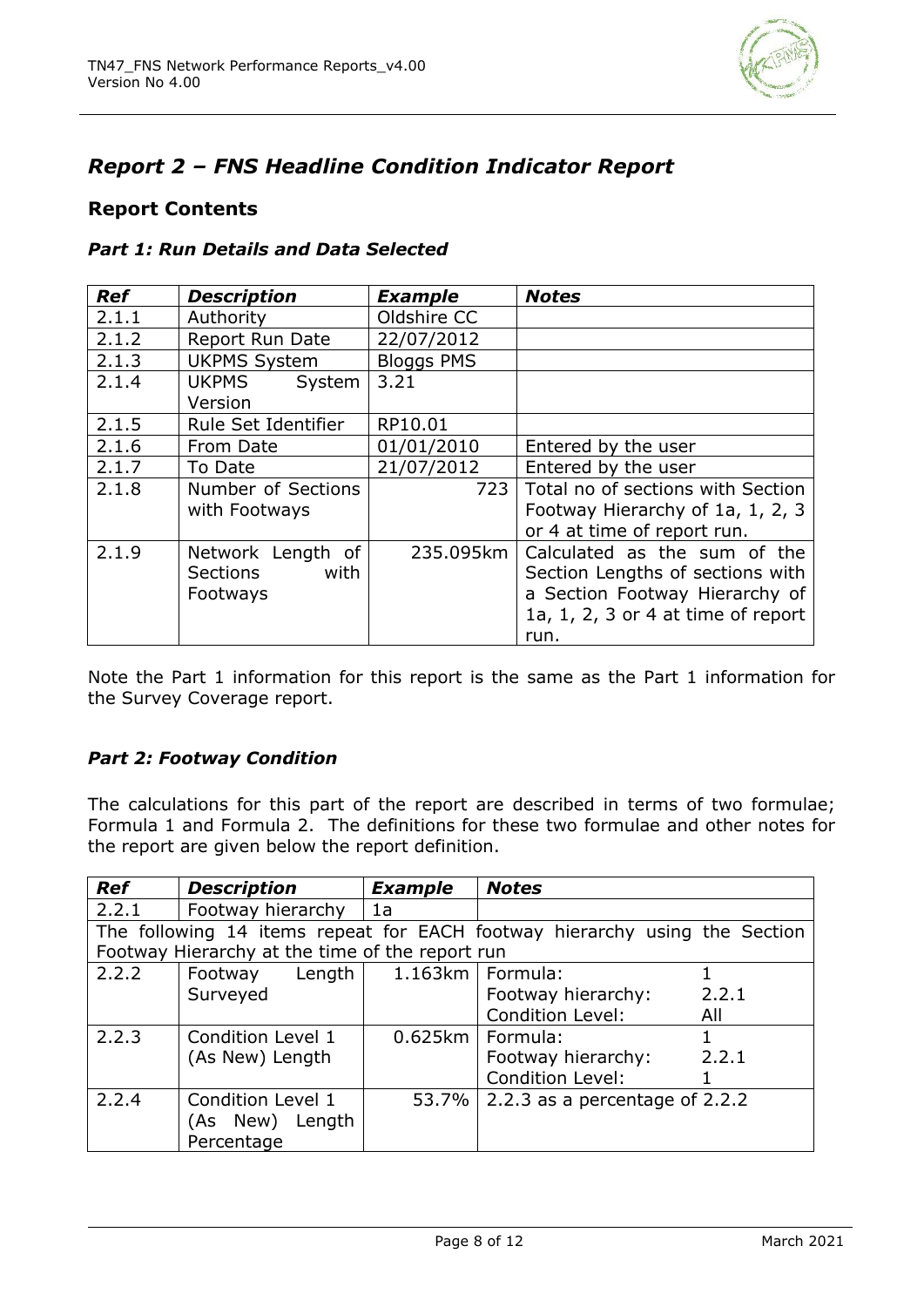

| <b>Ref</b> | <b>Description</b>                           | <b>Example</b> | <b>Notes</b>                                  |                         |
|------------|----------------------------------------------|----------------|-----------------------------------------------|-------------------------|
| 2.2.5      | <b>Condition Level 2</b>                     | 0.218km        | Formula:                                      | $\mathbf{1}$            |
|            | (Aesthetically                               |                | Footway hierarchy:<br><b>Condition Level:</b> | 2.2.1<br>2              |
| 2.2.6      | Impaired) Length<br><b>Condition Level 2</b> | 18.7%          | 2.2.5 as a percentage of 2.2.2                |                         |
|            | (Aesthetically                               |                |                                               |                         |
|            | Impaired) Length                             |                |                                               |                         |
|            | Percentage                                   |                |                                               |                         |
| 2.2.7      | <b>Condition Level 3</b>                     | $0.145$ km     | Formula:<br>Footway hierarchy:                | $\mathbf 1$<br>2.2.1    |
|            | (Functionally<br>Impaired) Length            |                | Condition Level:                              | 3                       |
| 2.2.8      | Condition Level 3                            | 12.5%          | 2.2.7 as a percentage of 2.2.2                |                         |
|            | (Functionally                                |                |                                               |                         |
|            | Impaired) Length                             |                |                                               |                         |
|            | Percentage<br>Condition Level 3              |                |                                               |                         |
| 2.2.9      | (Functionally                                | 44.1%          | Formula:<br>Footway hierarchy:                | $\overline{2}$<br>2.2.1 |
|            | Impaired) Average                            |                | <b>Condition Level:</b>                       | 3                       |
|            | Extent                                       |                |                                               |                         |
| 2.2.10     | Condition Level 4                            | 0.175km        | Formula:                                      | $\mathbf{1}$            |
|            | (Structurally<br>Unsound) Length             |                | Footway hierarchy:<br><b>Condition Level:</b> | 2.2.1<br>4              |
| 2.2.11     | Condition Level 4                            | 15.0%          | 2.2.10 as a percentage of $2.2.2$             |                         |
|            | (Structurally                                |                |                                               |                         |
|            | Unsound) Length                              |                |                                               |                         |
|            | Percentage                                   |                |                                               |                         |
| 2.2.12     | Condition Level 4<br>(Structurally           | 45.6%          | Formula:<br>Footway hierarchy:                | $\overline{2}$<br>2.2.1 |
|            | Unsound) Average                             |                | <b>Condition Level:</b>                       | 4                       |
|            | Extent                                       |                |                                               |                         |
| 2.2.13     | Condition Level 4                            | 0.320km        | Formula:                                      | $\mathbf{1}$            |
|            | (Structurally                                |                | Footway hierarchy:                            | 2.2.1                   |
|            | Unsound)<br><b>PLUS</b><br>Condition Level 3 |                | <b>Condition Level:</b>                       | $3$ and $4$             |
|            | (Functionally                                |                |                                               |                         |
|            | Impaired) Length                             |                |                                               |                         |
| 2.2.14     | Condition Level 4                            | 27.5%          | 2.2.13 as a percentage of $2.2.2$             |                         |
|            | (Structurally<br><b>PLUS</b>                 |                |                                               |                         |
|            | Unsound)<br>Condition Level 3                |                |                                               |                         |
|            | (Functionally                                |                |                                               |                         |
|            | Impaired) Length                             |                |                                               |                         |
|            | Percentage                                   |                |                                               |                         |
| 2.2.15     | Condition Level 4<br>(Structurally           | 44.9%          | Formula:<br>Footway hierarchy:                | $\overline{2}$<br>2.2.1 |
|            | Unsound)<br><b>PLUS</b>                      |                | Condition Level:                              | $3$ and $4$             |
|            | Condition Level 3                            |                |                                               |                         |
|            | (Functionally                                |                |                                               |                         |
|            | Impaired) Average                            |                |                                               |                         |
|            | Extent                                       |                |                                               |                         |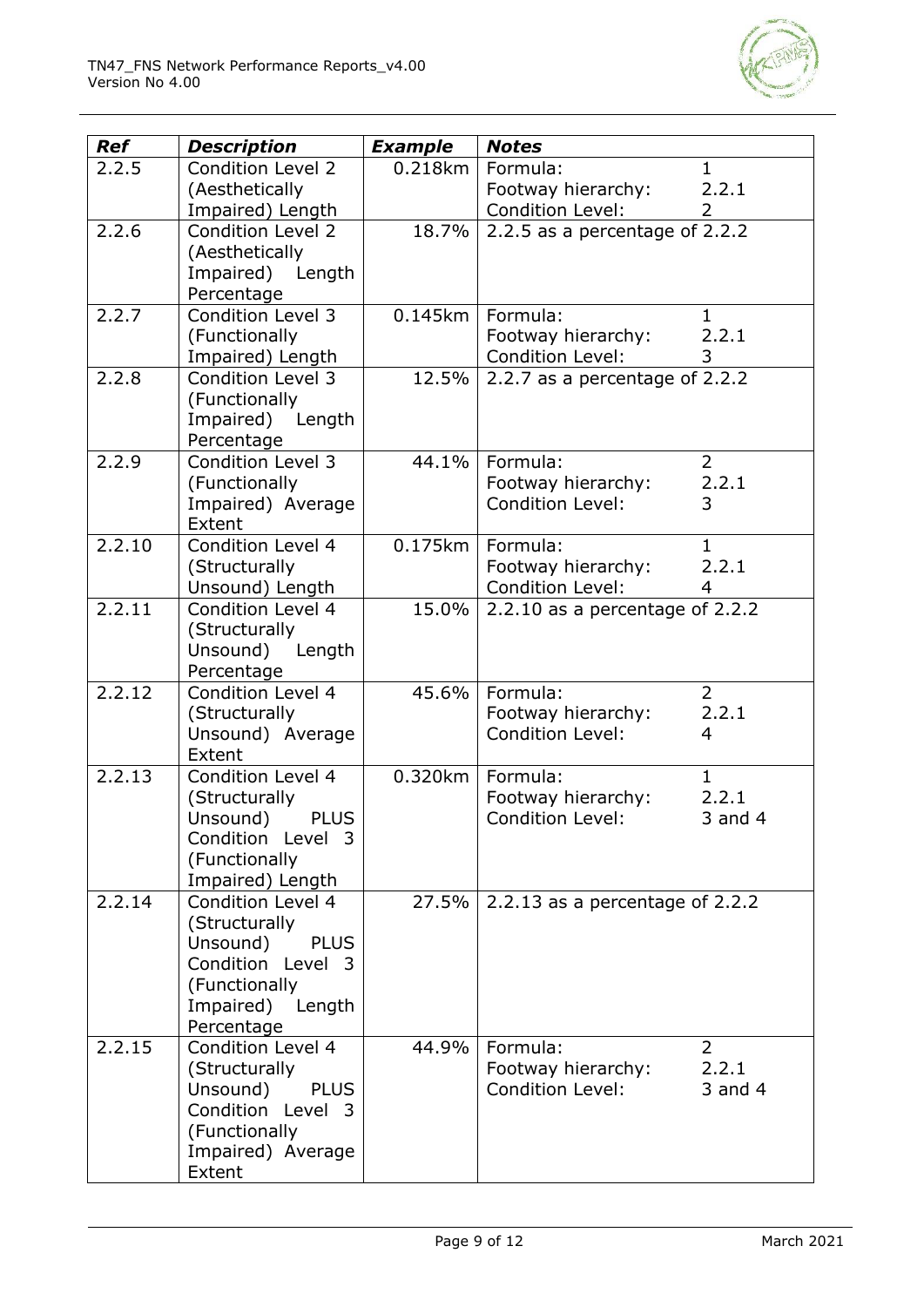

| <b>Ref</b> | Description                                                                                                             | <b>Example</b>      | <b>Notes</b>                                                                                       |  |
|------------|-------------------------------------------------------------------------------------------------------------------------|---------------------|----------------------------------------------------------------------------------------------------|--|
|            | The following 14 items are totals for ALL footway hierarchies                                                           |                     |                                                                                                    |  |
| 2.2.16     | Footway<br>Surveyed                                                                                                     | Length $ 265.983km$ | $\mathbf{1}$<br>Formula:<br>Footway hierarchy:<br>All<br><b>Condition Level:</b><br>All            |  |
| 2.2.17     | Condition Level 1<br>(As New) Length                                                                                    | 111.479km           | $\mathbf{1}$<br>Formula:<br>All<br>Footway hierarchy:<br>Condition Level:<br>1                     |  |
| 2.2.18     | Condition Level 1<br>(As New) Length<br>Percentage                                                                      | 41.9%               | 2.2.17 as a percentage of $2.2.16$                                                                 |  |
| 2.2.19     | Condition Level 2<br>(Aesthetically<br>Impaired) Length                                                                 | 62.980km            | Formula:<br>$\mathbf{1}$<br>All<br>Footway hierarchy:<br><b>Condition Level:</b><br>$\overline{2}$ |  |
| 2.2.20     | <b>Condition Level 2</b><br>(Aesthetically<br>Impaired) Length<br>Percentage                                            | 23.7%               | 2.2.19 as a percentage of 2.2.16                                                                   |  |
| 2.2.21     | Condition Level 3<br>(Functionally<br>Impaired) Length                                                                  | 56.161km            | Formula:<br>$\mathbf{1}$<br>All<br>Footway hierarchy:<br><b>Condition Level:</b><br>3              |  |
| 2.2.22     | Condition Level 3<br>(Functionally<br>Impaired) Length<br>Percentage                                                    | 21.1%               | 2.2.21 as a percentage of 2.2.16                                                                   |  |
| 2.2.23     | <b>Condition Level 3</b><br>(Functionally<br>Impaired) Average<br>Extent                                                | 47.1%               | $\overline{2}$<br>Formula:<br>All<br>Footway hierarchy:<br><b>Condition Level:</b><br>3            |  |
| 2.2.24     | Condition Level 4<br>(Structurally<br>Unsound) Length                                                                   | 35.363km            | $\mathbf{1}$<br>Formula:<br>All<br>Footway hierarchy:<br>Condition Level:<br>4                     |  |
| 2.2.25     | Condition Level 4<br>(Structurally<br>Unsound)<br>Length<br>Percentage                                                  | 13.3%               | 2.2.24 as a percentage of 2.2.16                                                                   |  |
| 2.2.26     | Condition Level 4<br>(Structurally<br>Unsound) Average<br>Extent                                                        | 49.4%               | $\overline{2}$<br>Formula:<br>All<br>Footway hierarchy:<br><b>Condition Level:</b><br>4            |  |
| 2.2.27     | Condition Level 4<br>(Structurally<br>Unsound)<br><b>PLUS</b><br>Condition Level 3<br>(Functionally<br>Impaired) Length | 91.524km            | $\mathbf{1}$<br>Formula:<br>All<br>Footway hierarchy:<br><b>Condition Level:</b><br>$3$ and $4$    |  |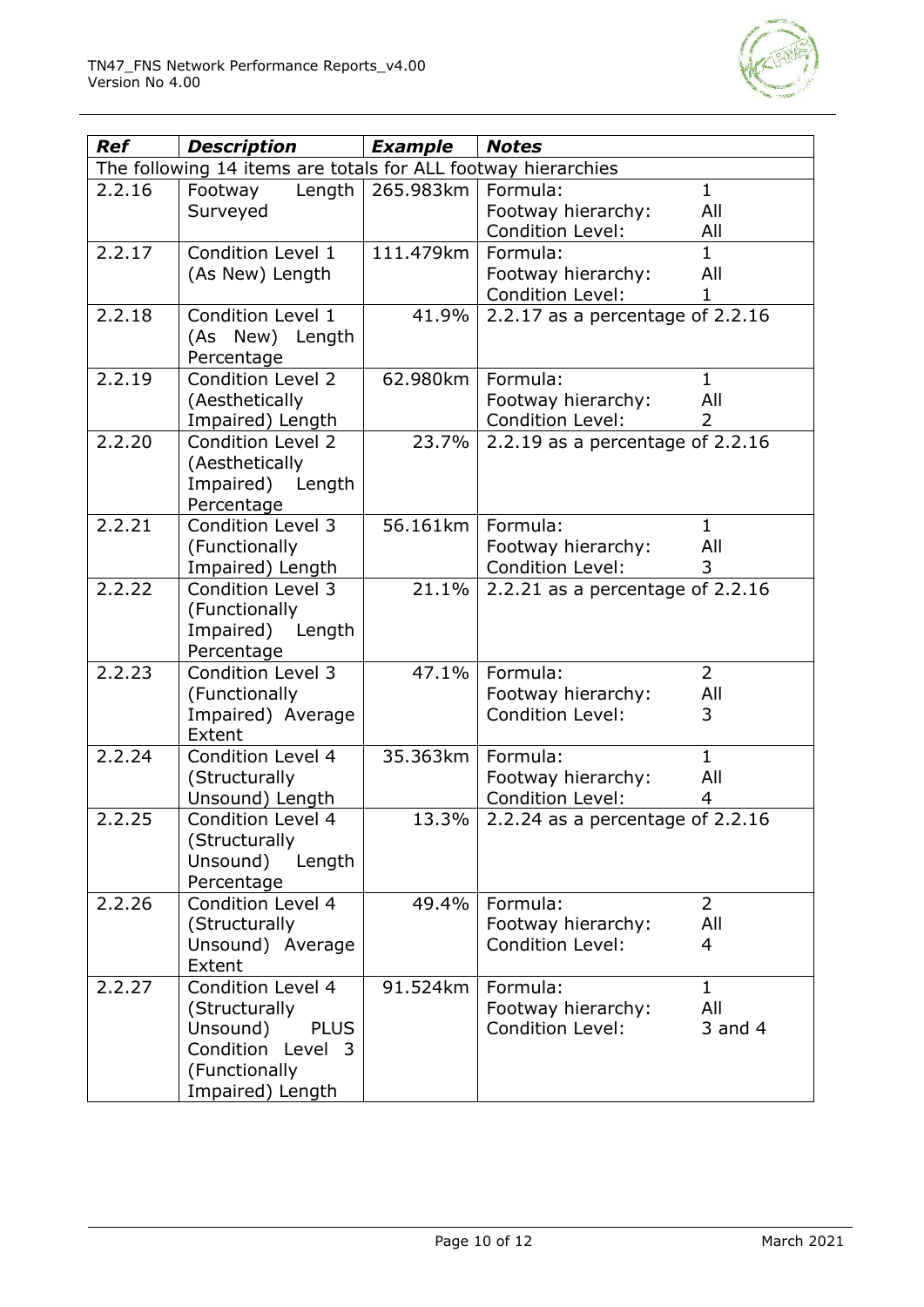

| <b>Ref</b> | <b>Description</b>                                                                                                                    | <b>Example</b> | <b>Notes</b>                                                                          |
|------------|---------------------------------------------------------------------------------------------------------------------------------------|----------------|---------------------------------------------------------------------------------------|
| 2.2.28     | Condition Level 4<br>(Structurally<br>Unsound)<br><b>PLUS</b><br>Condition Level 3<br>(Functionally<br>Impaired) Length<br>Percentage | 34.4%          | This is the FNS Headline Condition<br>Indicator<br>2.2.27 as a percentage of 2.2.16   |
| 2.2.29     | Condition Level 4<br>(Structurally<br>Unsound)<br><b>PLUS</b><br>Condition Level 3<br>(Functionally<br>Impaired) Average<br>Extent    | 48.0%          | $\mathcal{P}$<br>Formula:<br>All<br>Footway hierarchy:<br>Condition Level:<br>3 and 4 |

All lengths are given in km rounded to 3dp before calculating the percentages and all percentages are rounded to 1dp.

#### **Calculations**

*Formula 1* is the sum of the eligible observation lengths:

$$
\sum (L_E - L_S)
$$

*Formula 2* is the length weighted average extent:

$$
\frac{\Sigma((L_E - L_S) \times E)}{\Sigma(L_E - L_S)}
$$

Where:

 $L<sub>E</sub>$  is the end chainage of the observation,

 $L<sub>S</sub>$  is the start chainage of the observation, and

E is the extent code (i.e. width percentage)

For each part of the report the sum is over a different subset of observations as indicated in the notes for each of the report values above.

Also note that:

1. The relevant defect codes for each part of the report are given in the table below:

| <b>Condition Level</b>    | <b>Defect Codes</b>          |  |  |  |  |  |  |
|---------------------------|------------------------------|--|--|--|--|--|--|
| 1: As New                 | FBAN, FCAN, FFAN, FKAN, FUAN |  |  |  |  |  |  |
| 2: Aesthetically Impaired | FBAI, FCAI, FFAI, FKAI, FUAI |  |  |  |  |  |  |
| 3: Functionally Impaired  | FBFI, FCFI, FFFI, FKFI, FUFI |  |  |  |  |  |  |
| 4: Structurally Unsound   | FBSU, FCSU, FFSU, FKSU, FUSU |  |  |  |  |  |  |

2. The average extent is not produced for condition levels 1 or 2 because for these it is always 100%.